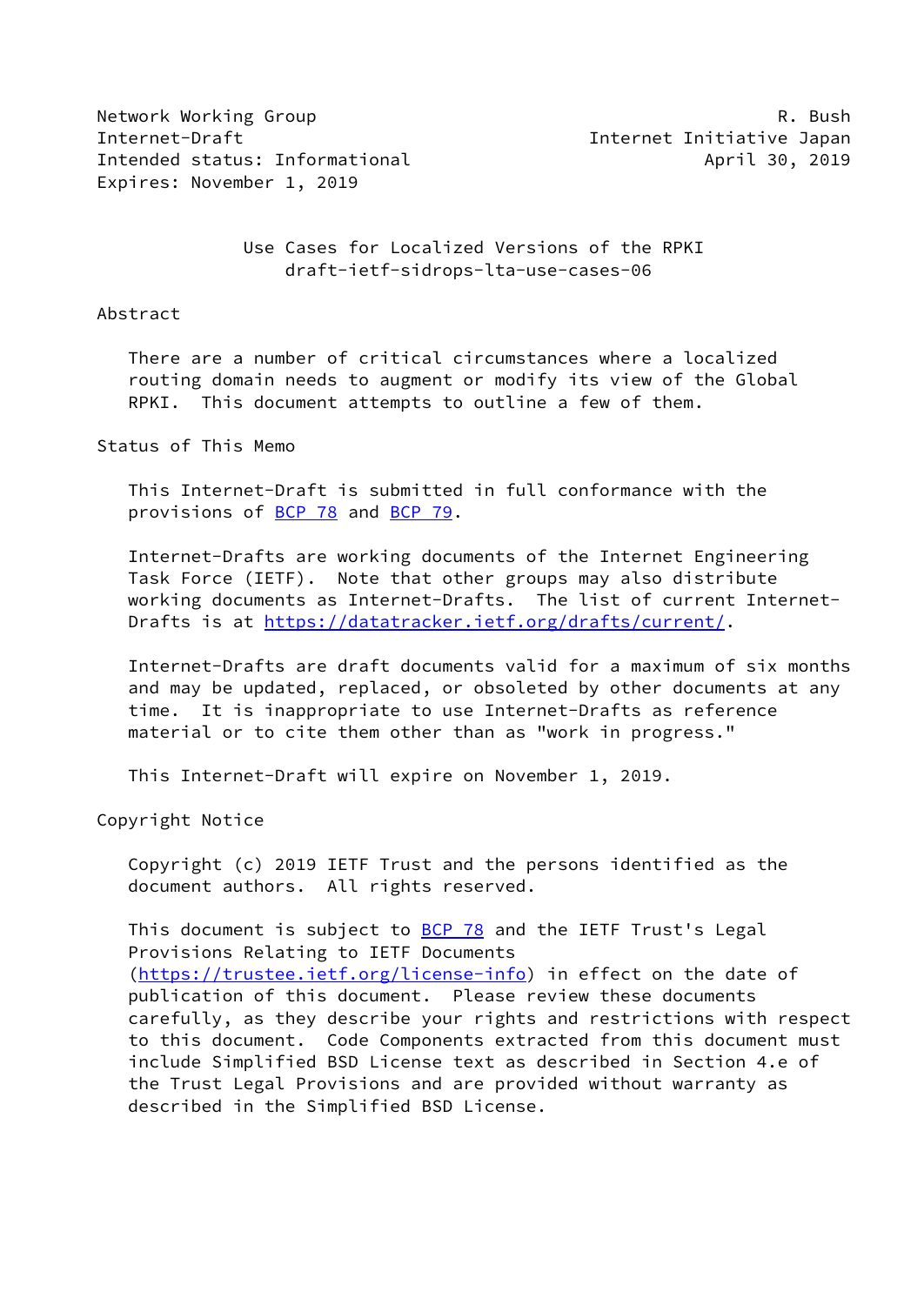### <span id="page-1-1"></span>Internet-DraftUse Cases for Localized Versions of the RPKI April 2019

## Table of Contents

| 3. |                                                          |
|----|----------------------------------------------------------|
|    |                                                          |
| 5. |                                                          |
| 6. |                                                          |
|    |                                                          |
|    |                                                          |
|    | $-5$                                                     |
|    | $-5$                                                     |
|    | $-5$                                                     |
|    | <u>6</u>                                                 |
|    | 9.1. Normative References<br>9.2. Informative References |

# <span id="page-1-0"></span>[1](#page-1-0). Introduction

 Today RPKI-based Origin Validation, [\[RFC6811](https://datatracker.ietf.org/doc/pdf/rfc6811)], relies on widespread deployment of the Global Resource Public Key Infrastructure (RPKI), [\[RFC6480](https://datatracker.ietf.org/doc/pdf/rfc6480)]. In the future, RPKI-based Path Validation, [\[RFC8205](https://datatracker.ietf.org/doc/pdf/rfc8205)], will be even more reliant on the Global RPKI.

 But there are critical circumstances in which a local, clearly scoped, administrative and/or routing domain will want to augment and/or modify their internal view of the Global RPKI.

 This document attempts to lay out a few of those use cases. It is not intended to be authoritative, complete, or to become a standard. It is informative laying out a few critical examples to help frame the issues.

<span id="page-1-2"></span>[2](#page-1-2). Suggested Reading

It is assumed that the reader understands the RPKI, see [\[RFC6480](https://datatracker.ietf.org/doc/pdf/rfc6480)], the RPKI Repository Structure, see [[RFC6481\]](https://datatracker.ietf.org/doc/pdf/rfc6481), Route Origin Authorizations (ROAs), see [[RFC6482\]](https://datatracker.ietf.org/doc/pdf/rfc6482), and GhostBusters Records, see [\[RFC6493](https://datatracker.ietf.org/doc/pdf/rfc6493)].

<span id="page-1-3"></span>[3](#page-1-3). What is 'Local'

 The RPKI is a distributed database containing certificates, CRLs, manifests, ROAs, and GhostBusters Records as described in [[RFC6481](https://datatracker.ietf.org/doc/pdf/rfc6481)]. Policies and considerations for RPKI object generation and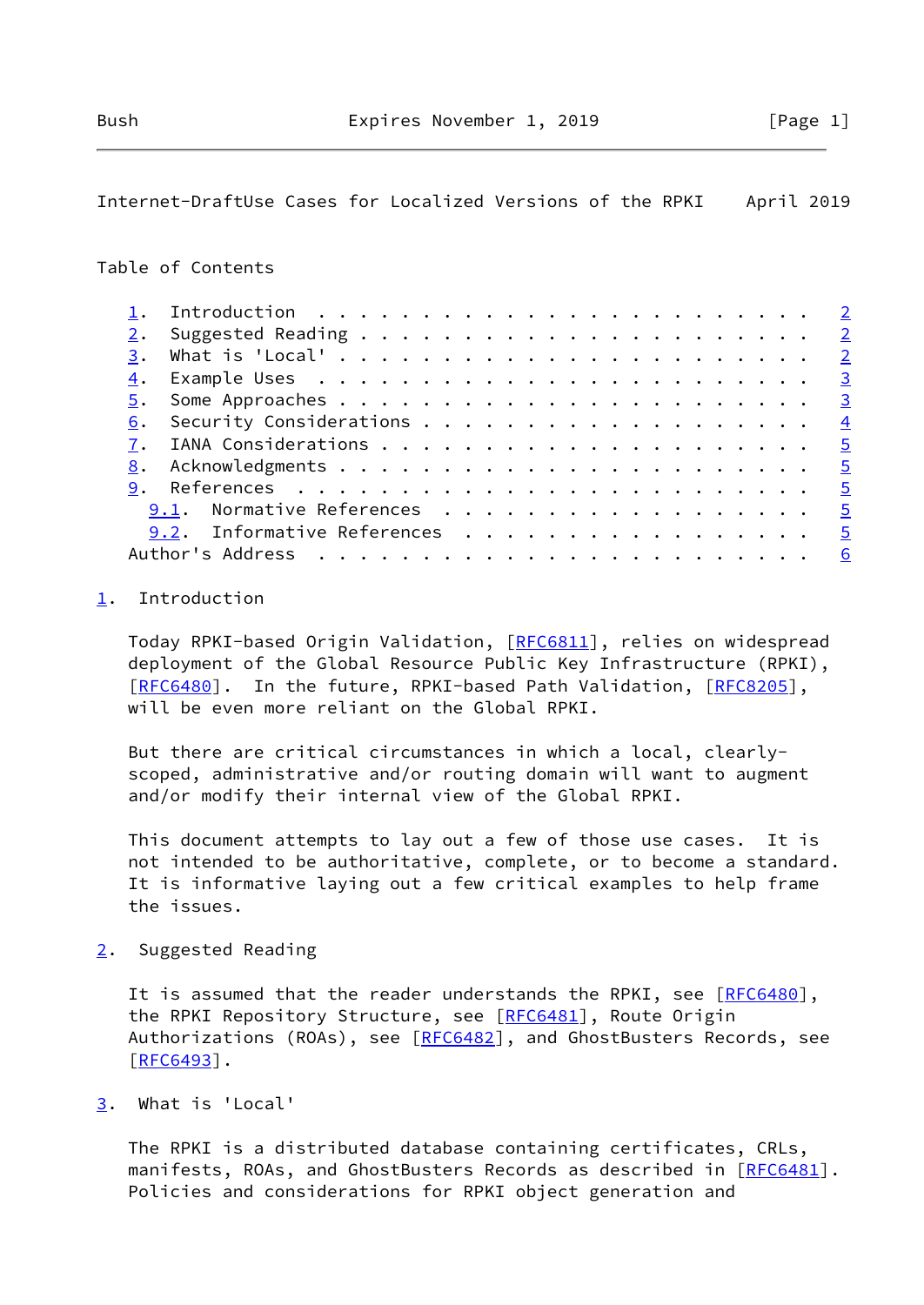maintenance are discussed elsewhere.

 Like the DNS, the Global RPKI tries to present a single global view, although only a loosely consistent view, depending on timing,

Bush **Expires November 1, 2019** [Page 2]

<span id="page-2-1"></span>Internet-DraftUse Cases for Localized Versions of the RPKI April 2019

 updating, fetching, etc. There is no 'fix' for this, it is not broken, it is the nature of distributed data with distributed caches.

 There are critical uses of the RPKI where a local administrative and/ or routing domain, e.g. an end-user site, a particular ISP or content provider, an organization, a geo-political region, ... may wish to have a specialized view of the RPKI.

 For the purposes of this exploration, we refer to this localized view as a 'Local Trust Anchor', mostly for historical reasons, but also because implementation would likely require the local distribution of one or more specialized trust anchors, [\[RFC6481](https://datatracker.ietf.org/doc/pdf/rfc6481)].

<span id="page-2-0"></span>[4](#page-2-0). Example Uses

We explore this space using three examples.

 Carol, a resource holder (Local Internet Registry (LIR), Provider Independent address space (PI) holder, ...), operates outside of the country in which her Regional Internet Registry (RIR) is based. Someone convinces the RIR's local court to force the RIR to remove or modify some or all of Carol's certificates, ROAs, etc. or the resources they represent, and the operational community wants to retain the ability to route to Carol's network(s). There is need for some channel through which operators can permit Carol to be believed and exchange local trust, command, and data collections necessary to propagate patches local to all their RPKI views.

 Bob has a multi-AS network under his administration and some of those ASs use private ( $[REC1918]$ ) or 'borrowed' address space which is not announced on the global Internet (not to condone borrowing), and he wishes to certify them for use in his internal routing.

 Alice is responsible for the trusted routing for a large organization, commercial or geo-political, in which management requests routing engineering to redirect their competitors' prefixes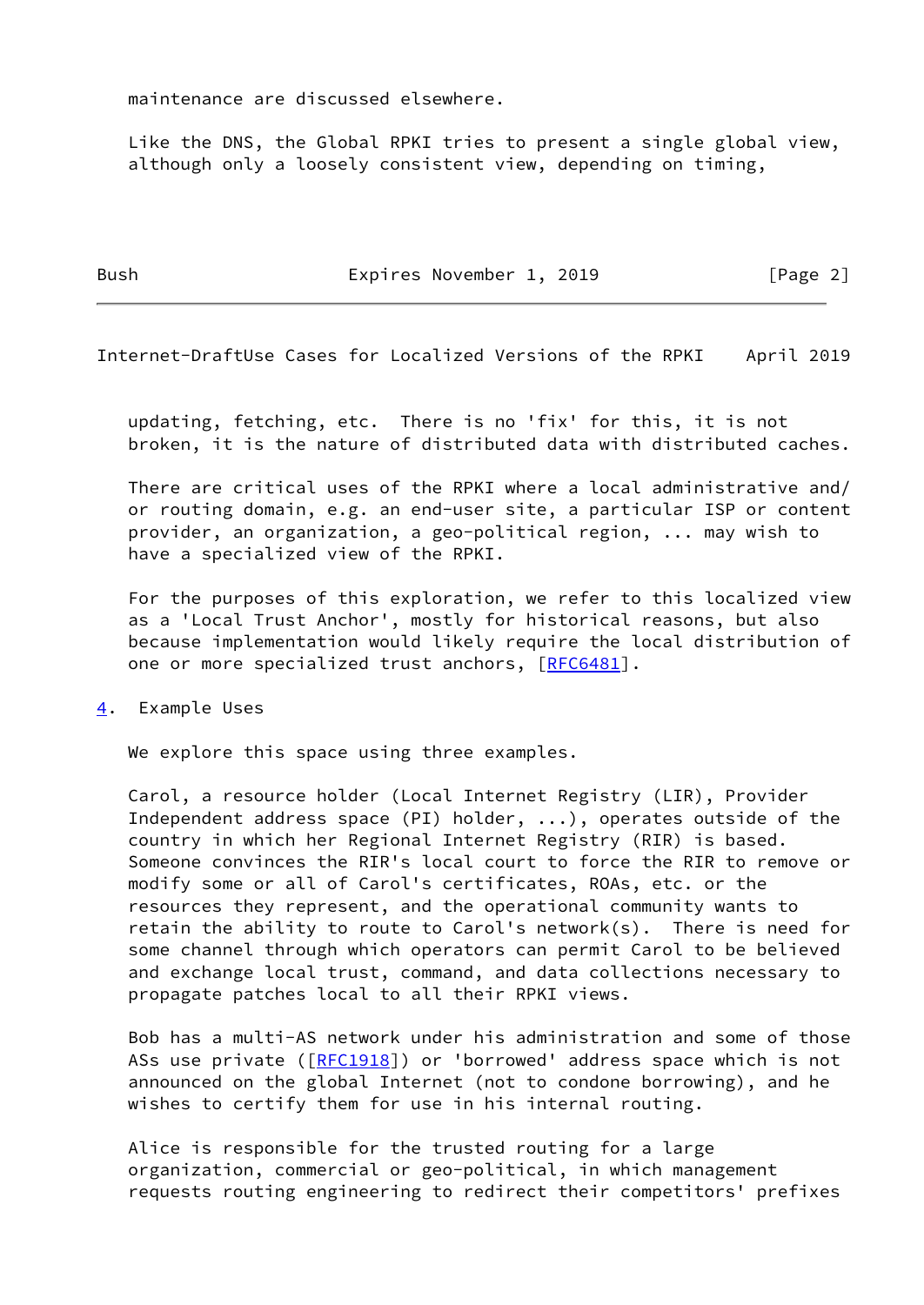to socially acceptable data. Alice is responsible for making the Certificate Authority (CA) hierarchy have validated certificates for those redirected resources as well as the rest of the Internet.

<span id="page-3-0"></span>[5](#page-3-0). Some Approaches

 In these examples, it is ultimately the ROAs, not the certificates, which one wants to modify or replace. But one probably can not simply create new ROAs as one does not have the private keys needed to sign them. Hence it is likely that one has to also do something about the [[RFC6480](https://datatracker.ietf.org/doc/pdf/rfc6480)] certificates.

Bush **Expires November 1, 2019** [Page 3]

<span id="page-3-1"></span>Internet-DraftUse Cases for Localized Versions of the RPKI April 2019

 The goal is to modify, create, and/or replace ROAs and GhostBuster Records which are needed to present the localized view of the RPKI data.

 One wants to reproduce only as much of the Global RPKI as needed. Replicating more than is needed would amplify tracking and maintenance.

 One can not reissue down from the root trust anchor at the IANA or from the RIRs' certificates because one does not have the private keys required. So one has to create a new trust anchor which, for ease of use, will contain the new/modified certificates and ROAs as well as the unmodified remainder of the Global RPKI.

 Because Alice, Bob, and Carol want to be able to archive, reproduce, and send to other operators the data necessary to reproduce their modified view of the global RPKI, there will need to be a formally defined set of data which is input to a well-defined process to take an existing Global RPKI tree and produce the desired modified re anchored tree.

 It is possible that an operator may need to accept and process modification data from more than one source. Hence there is a need to merge modification 'recipes'.

 Simplified Local Internet Number Resource Management with the RPKI (SLURM), [\[RFC8416](https://datatracker.ietf.org/doc/pdf/rfc8416)], addresses many, but not all, of these issues and approaches. This document was originally a gating requirements document for SLURM and other approaches.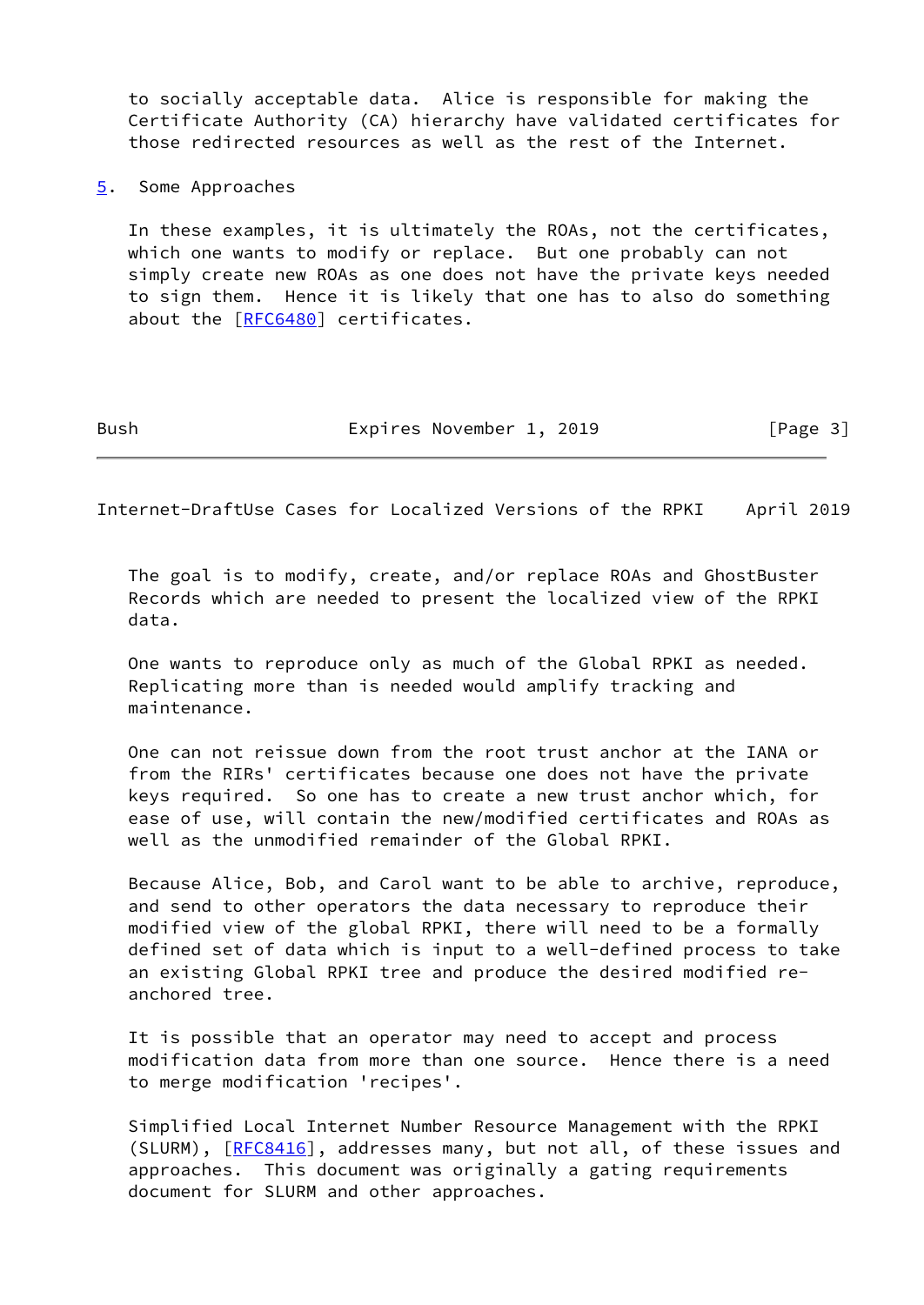#### <span id="page-4-0"></span>[6](#page-4-0). Security Considerations

 Though the above use cases are all constrained to local contexts, they violate the model of a single Global RPKI, albeit to meet real operational needs. Hence the result must be able to be validated as if the changed data were part of the validatable Global RPKI while including the local context, perhaps with the addition of trust anchors or authenticatable patching of trust.

 Modification 'recipes' may lack authentication. E.g., if modifications to the tree are passed around a la SLURM files, see [\[RFC8416](https://datatracker.ietf.org/doc/pdf/rfc8416)], what was object security becomes, at best, transport security, or authentication by other trust domains such as PGP.

Bush **Expires November 1, 2019** [Page 4]

<span id="page-4-2"></span>Internet-DraftUse Cases for Localized Versions of the RPKI April 2019

<span id="page-4-1"></span>[7](#page-4-1). IANA Considerations

This document has no IANA Considerations.

<span id="page-4-3"></span>[8](#page-4-3). Acknowledgments

 The author thanks Chris Morrow, Karen Seo, Rob Austein, and Steve Kent for comments and suggestions.

- <span id="page-4-4"></span>[9](#page-4-4). References
- <span id="page-4-5"></span>[9.1](#page-4-5). Normative References
	- [RFC6480] Lepinski, M. and S. Kent, "An Infrastructure to Support Secure Internet Routing", [RFC 6480](https://datatracker.ietf.org/doc/pdf/rfc6480), DOI 10.17487/RFC6480, February 2012, <<http://www.rfc-editor.org/info/rfc6480>>.
	- [RFC6481] Huston, G., Loomans, R., and G. Michaelson, "A Profile for Resource Certificate Repository Structure", [RFC 6481,](https://datatracker.ietf.org/doc/pdf/rfc6481) DOI 10.17487/RFC6481, February 2012, <<http://www.rfc-editor.org/info/rfc6481>>.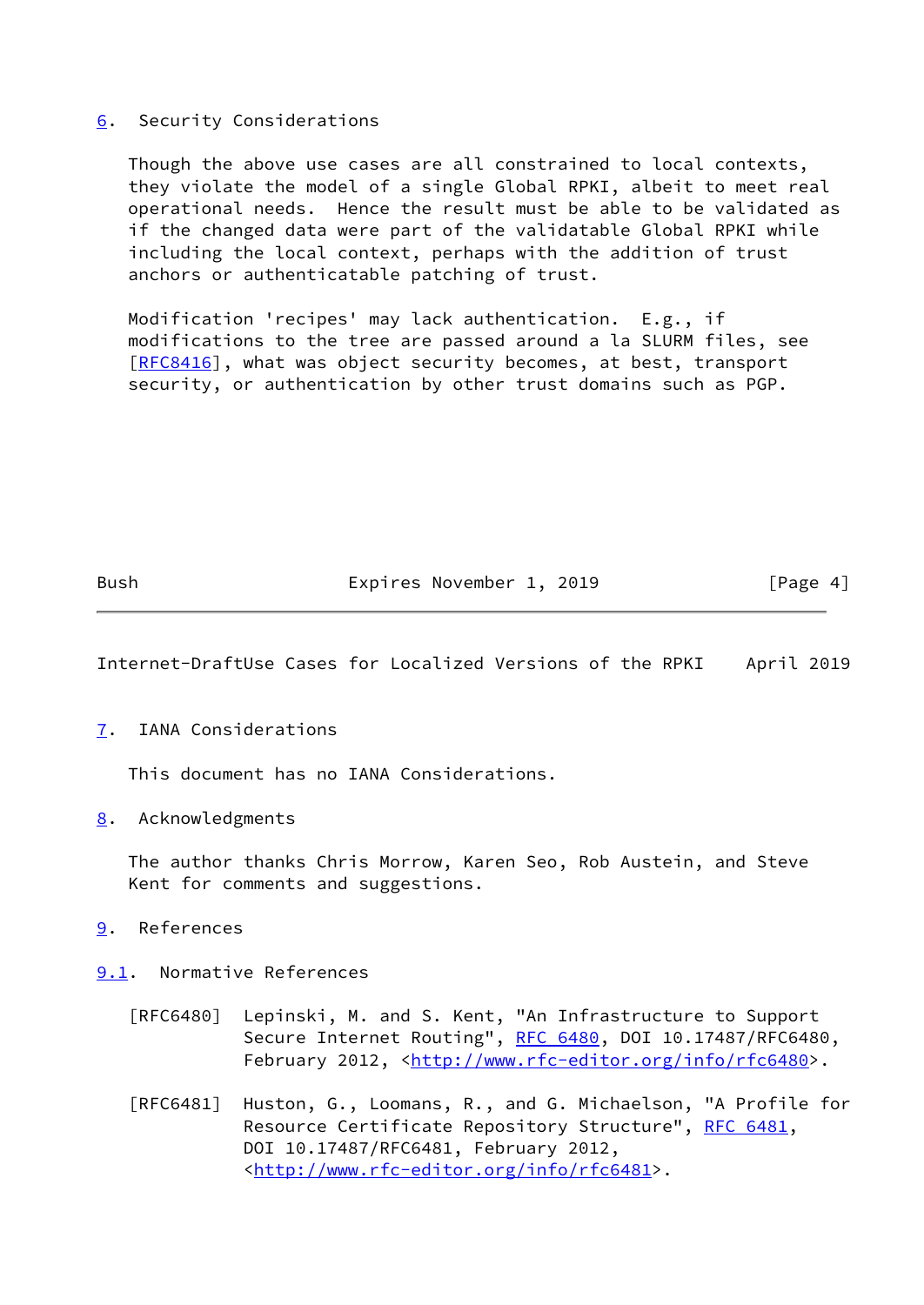- [RFC6482] Lepinski, M., Kent, S., and D. Kong, "A Profile for Route Origin Authorizations (ROAs)", [RFC 6482](https://datatracker.ietf.org/doc/pdf/rfc6482), DOI 10.17487/RFC6482, February 2012, <<http://www.rfc-editor.org/info/rfc6482>>.
- [RFC6493] Bush, R., "The Resource Public Key Infrastructure (RPKI) Ghostbusters Record", [RFC 6493](https://datatracker.ietf.org/doc/pdf/rfc6493), DOI 10.17487/RFC6493, February 2012, <<http://www.rfc-editor.org/info/rfc6493>>.
- [RFC6811] Mohapatra, P., Scudder, J., Ward, D., Bush, R., and R. Austein, "BGP Prefix Origin Validation", [RFC 6811,](https://datatracker.ietf.org/doc/pdf/rfc6811) DOI 10.17487/RFC6811, January 2013, <<http://www.rfc-editor.org/info/rfc6811>>.
- [RFC8416] Ma, D., Mandelberg, D., and T. Bruijnzeels, "Simplified Local Internet Number Resource Management with the RPKI (SLURM)", [RFC 8416](https://datatracker.ietf.org/doc/pdf/rfc8416), DOI 10.17487/RFC8416, August 2018, <[https://www.rfc-editor.org/info/rfc8416>](https://www.rfc-editor.org/info/rfc8416).

<span id="page-5-0"></span>[9.2](#page-5-0). Informative References

 [RFC1918] Rekhter, Y., Moskowitz, B., Karrenberg, D., de Groot, G., and E. Lear, "Address Allocation for Private Internets", [BCP 5,](https://datatracker.ietf.org/doc/pdf/bcp5) [RFC 1918](https://datatracker.ietf.org/doc/pdf/rfc1918), DOI 10.17487/RFC1918, February 1996, <<http://www.rfc-editor.org/info/rfc1918>>.

| Bush | Expires November 1, 2019 |  | [Page 5] |
|------|--------------------------|--|----------|
|------|--------------------------|--|----------|

<span id="page-5-1"></span>Internet-DraftUse Cases for Localized Versions of the RPKI April 2019

 [RFC8205] Lepinski, M., Ed. and K. Sriram, Ed., "BGPsec Protocol Specification", [RFC 8205,](https://datatracker.ietf.org/doc/pdf/rfc8205) DOI 10.17487/RFC8205, September 2017, [<https://www.rfc-editor.org/info/rfc8205](https://www.rfc-editor.org/info/rfc8205)>.

Author's Address

 Randy Bush Internet Initiative Japan 5147 Crystal Springs Bainbridge Island, Washington 98110 US

Email: randy@psg.com